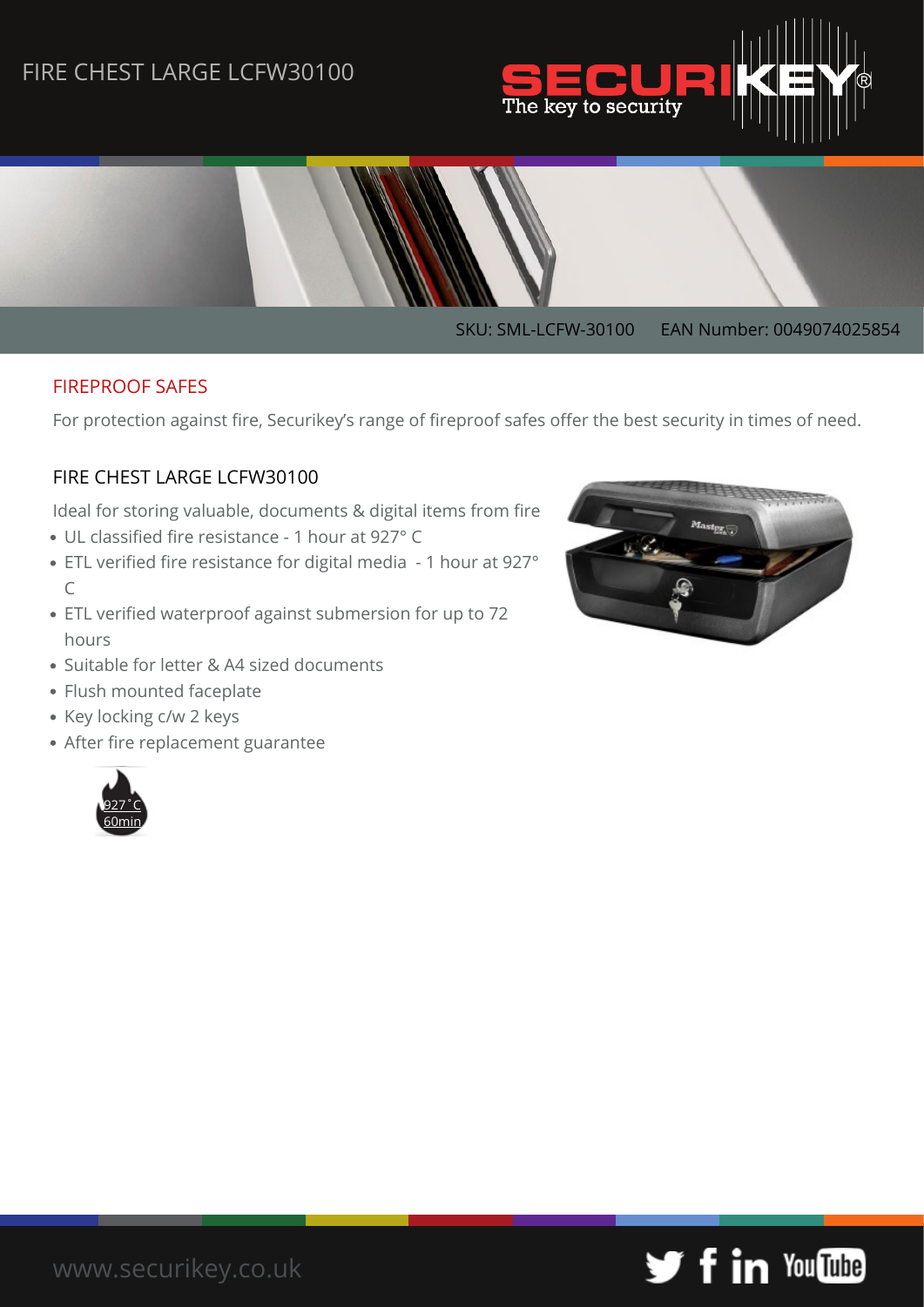

### ADDITIONAL INFORMATION

| Weight                     | 14.1 kg                        |
|----------------------------|--------------------------------|
| <b>Dimensions</b>          | 193 (H) x 395 (W) x 375 (D) mm |
| <b>Fire Rating Minutes</b> | 60minutes                      |
| <b>Fire Rating Degrees</b> | $927^\circ C$                  |
| <b>Volume</b>              | 10 litres                      |
| <b>Internal Height</b>     | <b>136mm</b>                   |
| <b>Internal Width</b>      | 321mm                          |
| <b>Internal Depth</b>      | 232mm                          |
| <b>EAN</b>                 | 0049074025854                  |